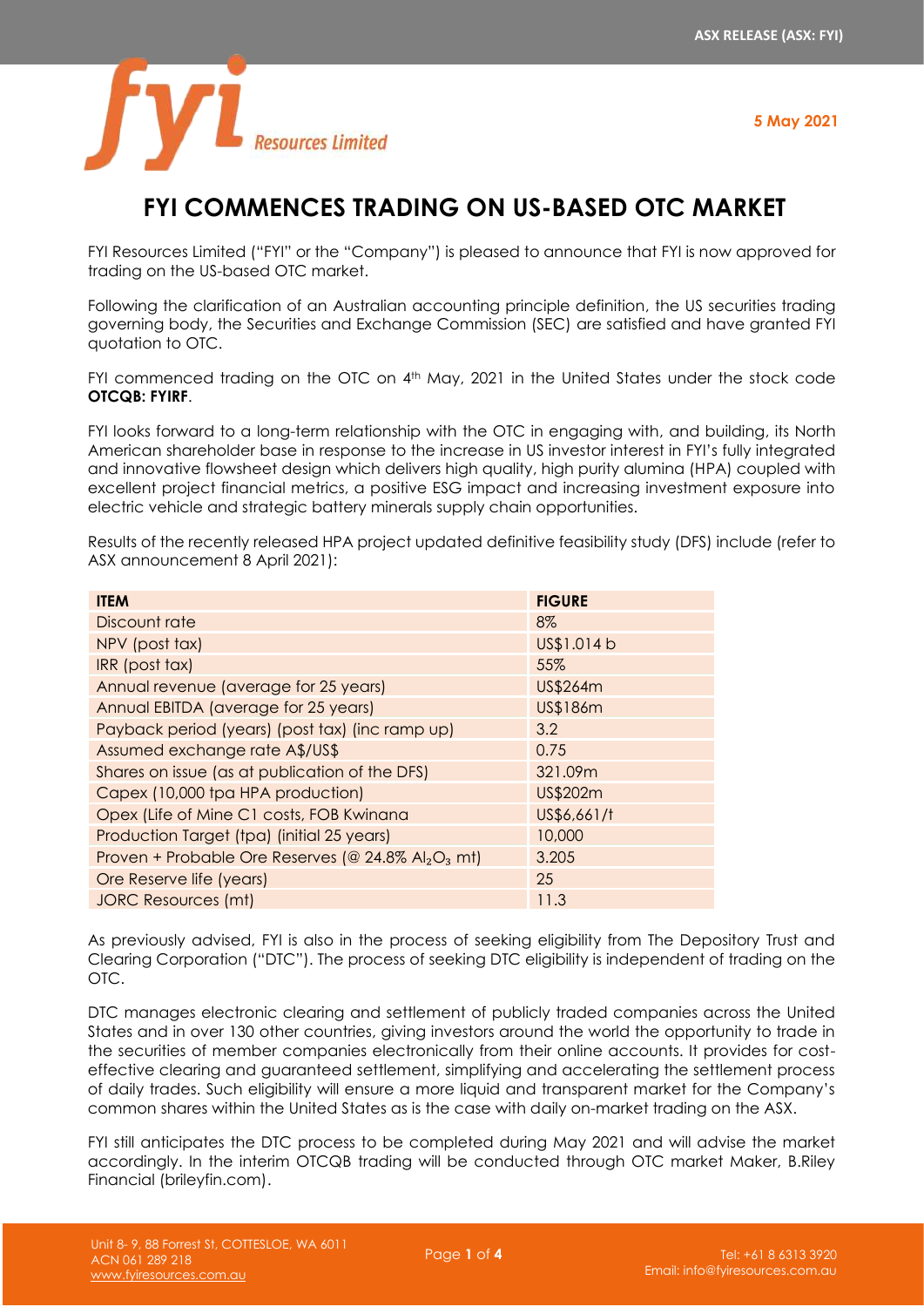

*Approved for release by Roland Hill*

**For more information please contact:** 

**Roland Hill** Managing Director Tel: +61 414 666 178 [roland.hill@fyiresources.com.au](mailto:roland.hill@fyiresources.com.au) **Simon Hinsley** Investor & Media Relations Tel: 0401 809 653 [simon@nwrcommunications.com.au](mailto:simon@nwrcommunications.com.au)

# **About FYI Resources Limited**

FYI's is positioning itself to be a significant producer of 4N (99.99%) and 5N (99.999%) high quality, high purity alumina (HPA) through low carbon and environmental footprint production and adhering to high ESG standards.

FYI's innovative and fully integrated HPA refining process is demonstrated via the release of the Company's DFS and subsequent signing of a Memorandum of Understanding with Alcoa of Australia Ltd with the intention to formalize a joint venture on the development of FYI's HPA project.

HPA is increasingly becoming the primary sought-after input material for certain high-tech products principally for its unique properties, characteristics and chemical properties that address that applications high specification requirements.

HPA has principally two major market streams. One is a "traditional" market such as LED's and other sapphire glass products, substrates, electronics and specialty abrasives. The second market, and longer-term driver for HPA, with forecasts of >17% CAGR, is its application in lithium-ion batteries for the burgeoning electric vehicle and static energy storage markets where the primary function is in the use as a separator material between the anode and cathode in batteries to increase power, functionality and safety of the battery cells.

*\* CRU HPA Industry Report 2021*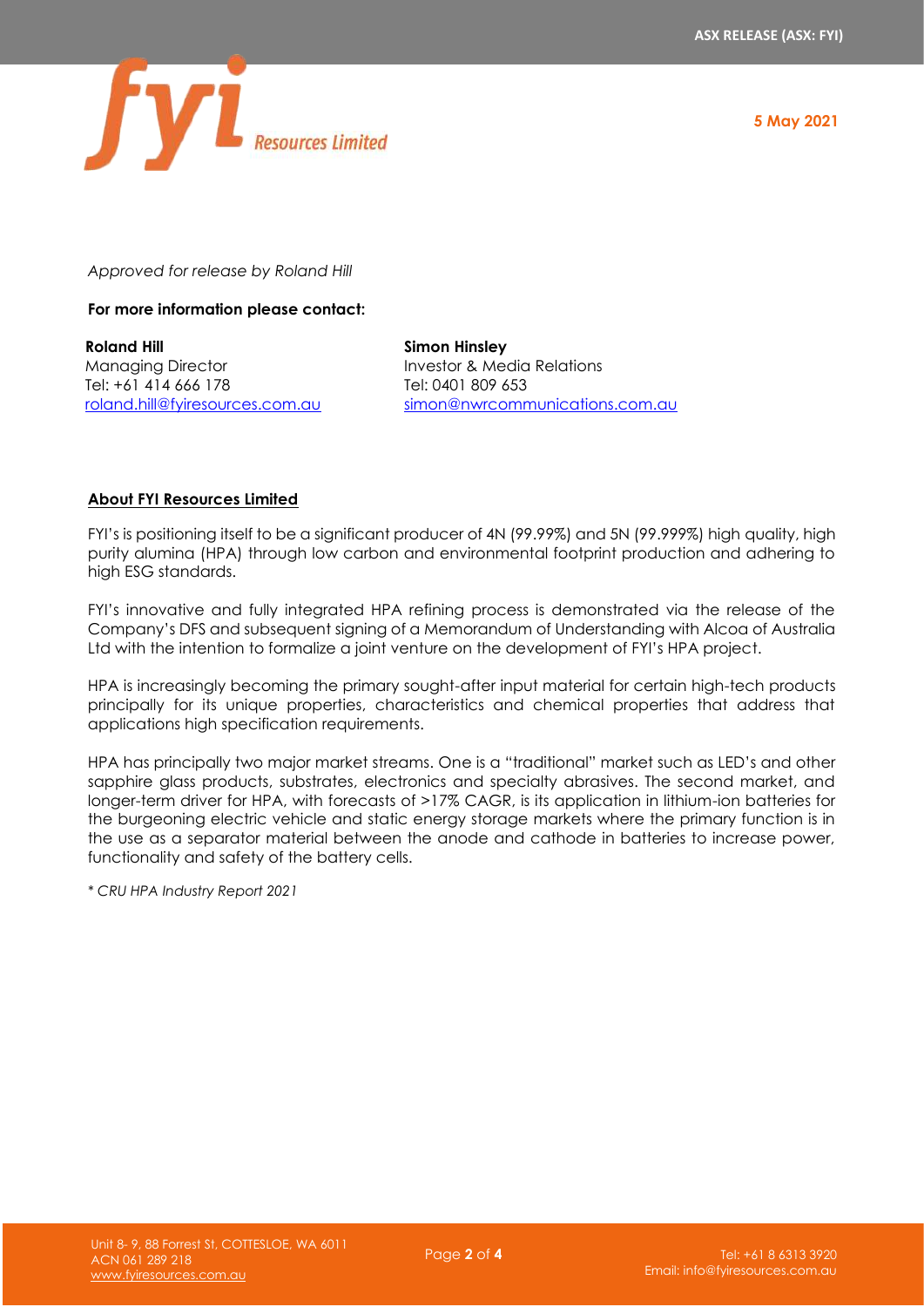

## **Cautionary Statements**

## **Substance of DFS**

The DFS referred to in this announcement is a study of the potential viability of the Cadoux Kaolin Project. It has been undertaken to understand the technical and economic viability of the Project.

The DFS assumes as a 25-year Project life based only on Proved and Probable Ore Reserves (100%).

The DFS is based on the material assumptions outlined in the announcement made 8<sup>th</sup> April 2021 and the appended summary of the DFS. These include assumptions about the availability of funding. While the Company considers all of the material assumptions to be based on reasonable grounds, there is no certainty that they will prove to be correct or that the range of outcomes indicated by this DFS will be achieved.

To achieve the range of outcomes indicated in the DFS, funding in the order of A\$202 million will likely be required. Investors should note that there is no certainty that the Company will be able to raise the amount of funding when needed. It is also possible that such funding may only be available on terms that may be dilutive to or otherwise affect the value of the Company's existing shares.

It is also possible that the Company could pursue other "value realisation" strategies such as a sale, partial sale or joint venture of the Project. If it does, this could materially reduce the Company's proportionate ownership of the Project.

#### **Competent Persons Statements**

#### **Ore Reserves**

The information in this report that relates to Ore Reserves is based on information compiled by Mr. Steve Craig, who is a Fellow of the Australasian Institute of Mining and Metallurgy. Steve Craig is a full-time employee of Orelogy Consulting Pty Ltd and has sufficient experience relevant to the style of mineralisation and type of deposit under consideration and to the activity which they are undertaking to qualify as a Competent Person as defined in the 2012 Edition of the "Australasian Code for Reporting of Exploration Results, Mineral Resources and Ore Reserves". The information is extracted from the Ore Reserve announcement released 29 October 2018, 11 March 2020 and 8 April 2021 and is available to view on the Company's website a[t www.fyiresources.com.au](http://www.fyiresources.com.au/)

#### **Metallurgy**

The information in this report that relates to metallurgy and metallurgical test work is based on information reviewed and compiled by Mr Daryl Evans, a Competent Person who is a Fellow of the Australian Institute of Mining and Metallurgy (AusIMM). Mr Evans is an employee of Independent Metallurgical Operations Pty Ltd, and is a contractor to FYI. Mr Evans has sufficient experience that is relevant to this style of processing and type of deposit under consideration, and to the activity that he has undertaken to qualify as a Competent Person as defined in the 2012 Edition of the "Australasian Code for the Reporting of Exploration Results, Mineral Resources and Ore Reserves". Announcements in respect to metallurgical results are available to view on the Company's website a[t www.fyiresources.com.au.](http://www.fyiresources.com.au/)

### **Mineral Resources**

The information in this report that relates to Mineral Resources is based on information compiled by Mr Grant Louw, under the direction and supervision of Dr Andrew Scogings, who are both full-time employees of CSA Global. Dr Scogings is a Member of the Australasian Institute of Mining and Metallurgy and a Member of the Australian Institute of Geoscientists. He is a Registered Professional Geologist in Industrial Minerals. Dr Scogings has sufficient experience relevant to the style of mineralisation and type of deposit under consideration and to the activity which he is undertaking to qualify as Competent Person as defined in the 2012 Edition of the "Australasian Code for the Reporting of Exploration Results, Mineral Resources, and Ore Reserves". The information is extracted from the PFS announcement dated 25 September 2018 and is available to view on the Company's website at [www.fyiresources.com.au](http://www.fyiresources.com.au/) .